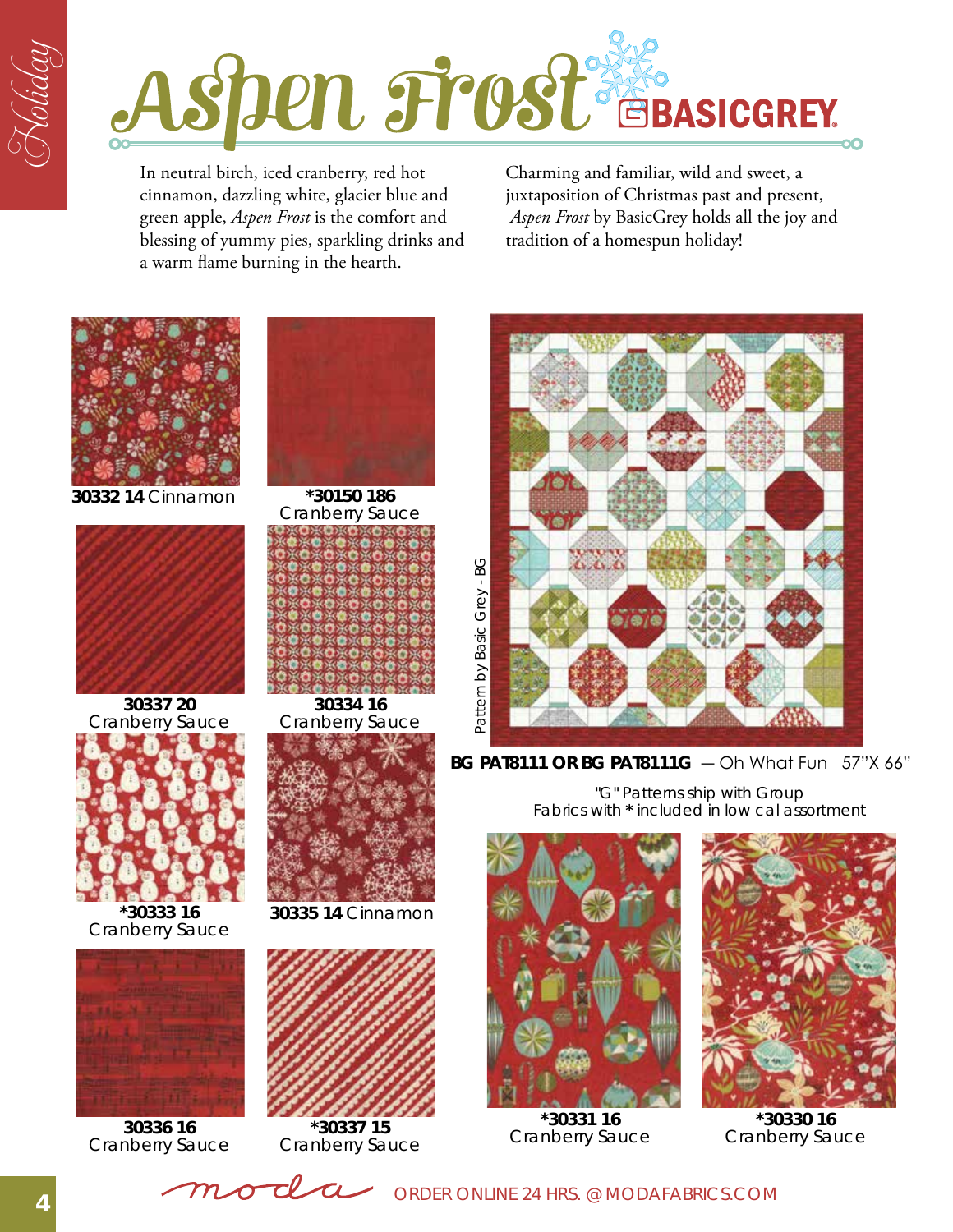

**\*30330 15** Evergreen







**30333 15** Evergreen **\*30334 15** Evergreen **\*30332 15** Evergreen







**\*30337 19** Evergreen



**30332 11** Ice Queen **\*30335 11** Ice Queen **30150 180** Ice Queen **30338 11** Ice Queen





**\*30330 11** Ice Queen



**30331 11** Ice Queen



**\*30336 11** Ice Queen





**30338 15** Evergreen **30150 184** Evergreen





**30331 15** Evergreen





**TT BK242 or TT BK242G**― Holly Jolly 63"X 80"

MODA Winter 2013 Fabric Collections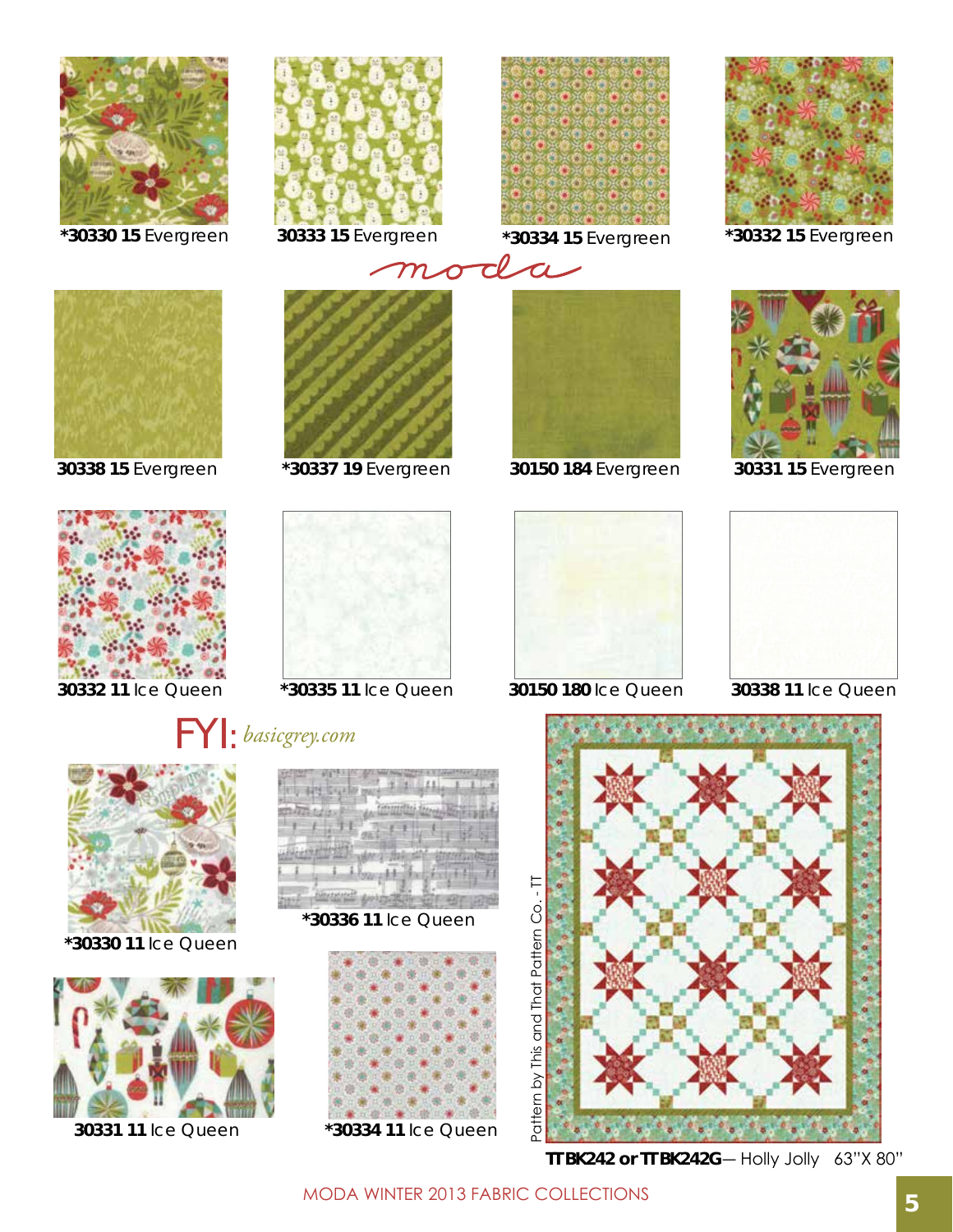

**CHD 1227 or CHD 1227G** By the Fireplace 61"X 67"





**30337 11** Iced Aqua













**30336 12** Iced Aqua **\*30335 12** Iced Aqua



**CHD 1226 or CHD 1226G**– Candy Stripes 79"X 87"











•36 Prints •100% Premium Cotton

*Delivery: May, 2013* JR's, LC's, MC's & PP's include two each of 30150.

Pattern by Coach House Designs - CHD

Pattern by Coach House Designs - CHD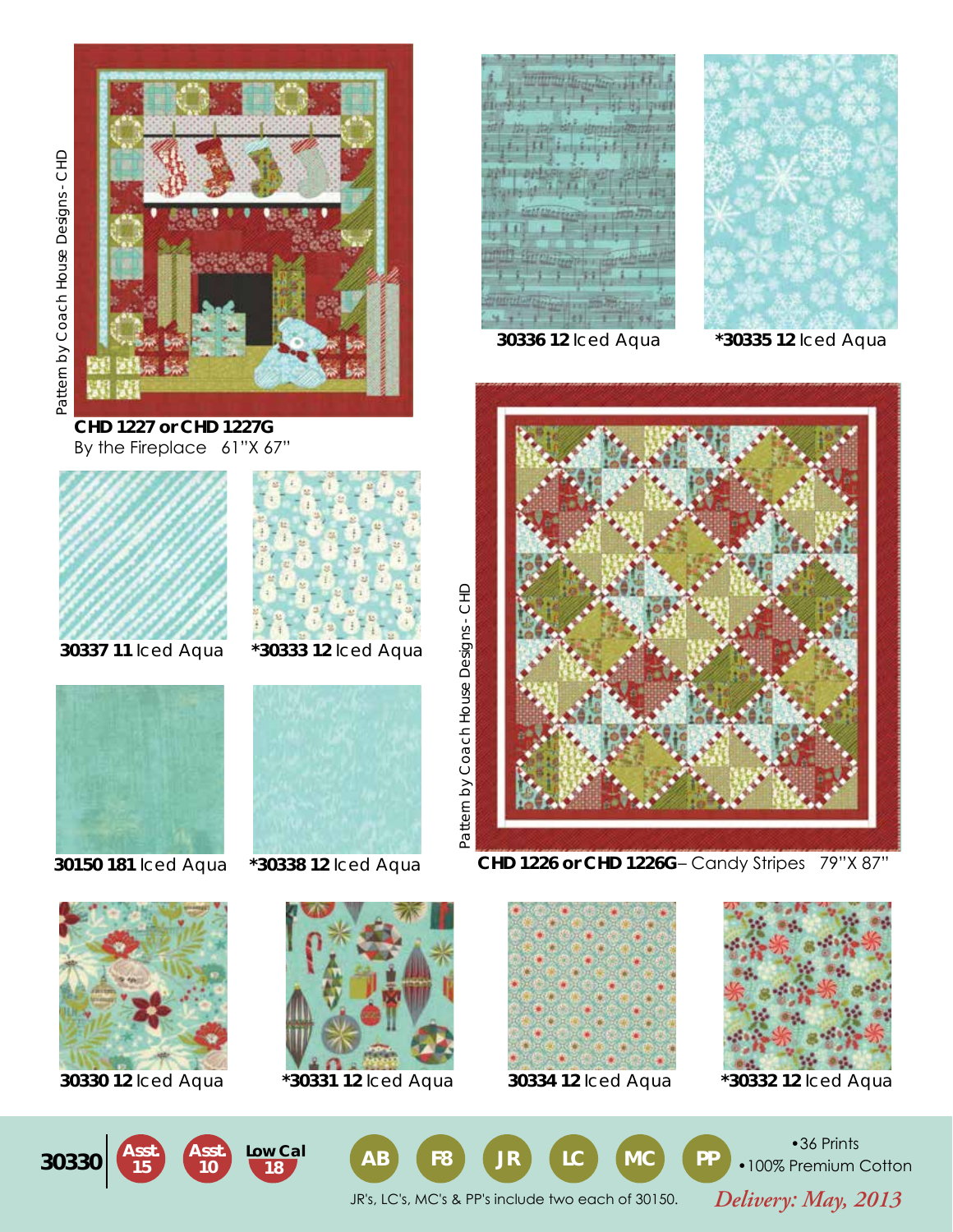## EBASICGREY ASPEN Frost Patterns & Yardage





**Oh What Fun! 57"x66"** Basic Grey Patterns –BG **BG PAT8111 or BG PAT8111G**

Yardages provided at the time of this printing may change. Please consult the printed pattern before cutting kits.

| Yardage           |          | 1 <sub>O</sub> | 10Qs           | Yardage                 |                 | 1 <sub>O</sub>                   | $10 \overline{\text{Os}}$ |
|-------------------|----------|----------------|----------------|-------------------------|-----------------|----------------------------------|---------------------------|
| Eighth Yards (26) |          | ⅓              | $1\frac{1}{4}$ |                         |                 |                                  |                           |
| 30150-181         | 30331-16 | 30334-12       | 30337-11       | Fourth Yards (4)        |                 | $\frac{1}{4}$                    | $2\frac{1}{2}$            |
|                   |          |                |                | 30330-12                | 30330-16        | 30332-11                         | 30332-15                  |
| 30150-184         | 30332-12 | 30334-15       | 30337-15       |                         |                 |                                  |                           |
| 30150-186         | 30332-14 | 30334-16       | 30337-19       | <b>Assorted Yardage</b> |                 | 1Q                               | 10Q <sub>S</sub>          |
| 30330-11          | 30333-12 | 30335-14       | 30337-20       | 30335-11                | bkgd.           | $1\frac{1}{2}$                   | 15                        |
| 30330-15          | 30333-15 | 30336-11       | 30338-12       | 30335-12                | piecing/binding | 1                                | 10                        |
| 30331-12          | 30333-16 | 30336-12       | 30338-15       | 30336-16                | piecing/border  | -1                               | 10                        |
| 30331-15          | 30334-11 |                |                | 30331-11                |                 | piecing/backing 41/ <sub>8</sub> | $41\frac{1}{4}$           |

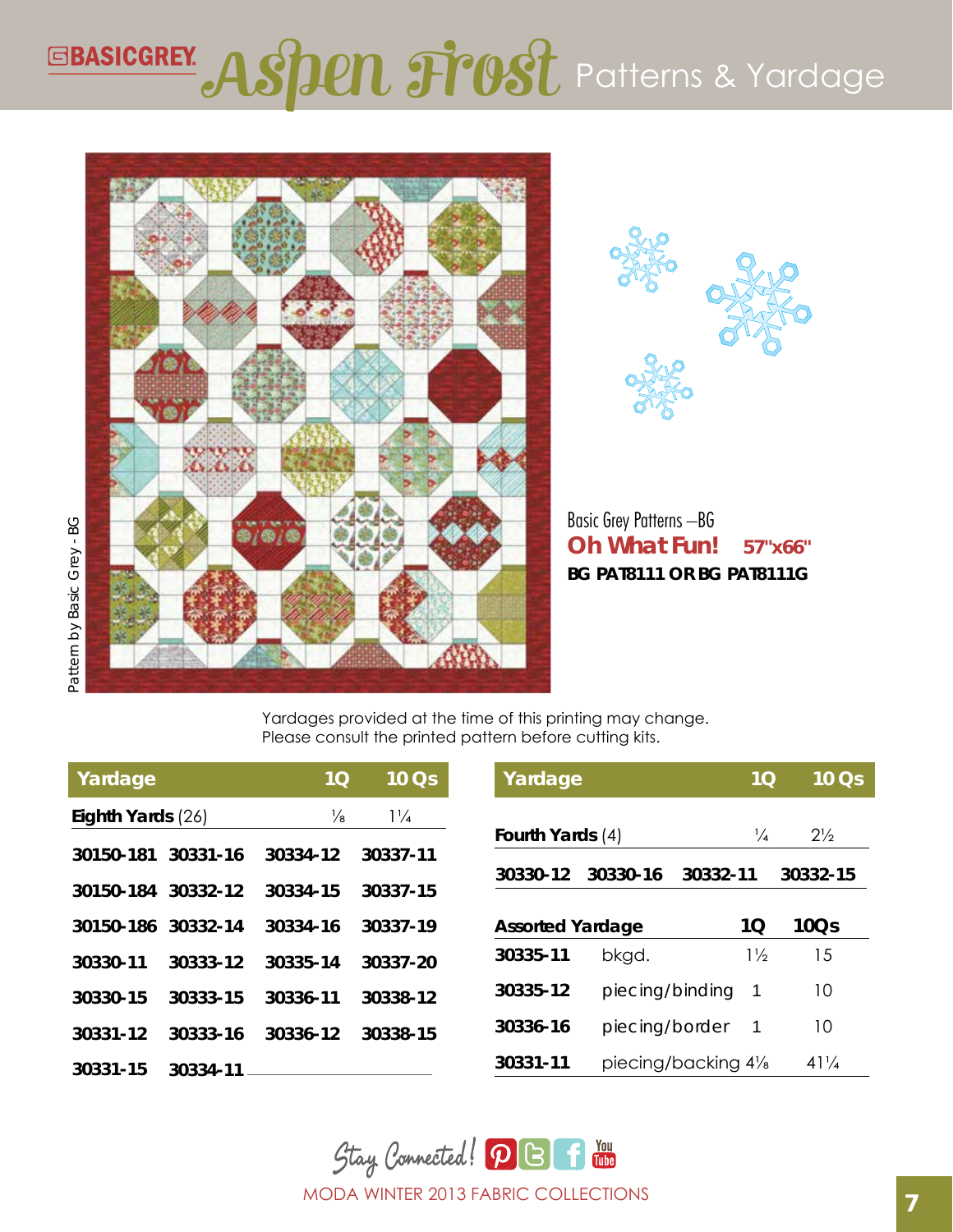

## **By the Fireplace 61"x67"** Coach House Designs –CHD **CHD 1227 or CHD 1227G**

| Yardage                 |                                      | 10 <sub>1</sub>   | 10 Qs                                       |
|-------------------------|--------------------------------------|-------------------|---------------------------------------------|
| Eighth Yards (3)        |                                      |                   | $\frac{1}{4}$                               |
|                         |                                      |                   |                                             |
|                         | Fourth Yards (6)                     |                   | $\frac{1}{4}$ 2 <sup>1</sup> / <sub>2</sub> |
|                         | 30150-181 30330-16 30333-16 30334-15 |                   |                                             |
|                         |                                      |                   |                                             |
|                         |                                      |                   |                                             |
| Half Yards (7)          |                                      | $\frac{1}{2}$     | 5                                           |
| 30150-99                | 30334-11                             | 30335-12 30337-20 |                                             |
| 30333-15                | 30334-12                             |                   |                                             |
| <b>Assorted Yardage</b> |                                      | 1Q                | <b>10Qs</b>                                 |
| 30337-19                | applique                             | $\frac{5}{8}$     | $6\frac{1}{4}$                              |
| 30338-15                | blks/border                          | $\frac{5}{8}$     | $6\frac{1}{4}$                              |

**30150-186** blks/bkgd/binding 2 20

**Holly Jolly 63"x80"** This and That Pattern Co. – TT **TT BK242 or TT BK242G**



| Yardage   |                 | 1 <sub>O</sub> | 10 Qs           |
|-----------|-----------------|----------------|-----------------|
| 30150 181 | alt.block/sm sq | $\frac{1}{2}$  | 5               |
| 30330 12  | outer border    | $1\frac{1}{4}$ | $12\frac{1}{2}$ |
| 30332 15  | alt.block/lg sq | $\frac{3}{8}$  | $3\frac{3}{4}$  |
| 30333 16  | star centers    | $\frac{1}{4}$  | $2\frac{1}{2}$  |
| 30335 11  | background      | $3\frac{1}{4}$ | $32\%$          |
| 30335 14  | star centers    | ¼              | $2\frac{1}{2}$  |
| 30336 16  | star points     | $\frac{3}{4}$  | 7½              |
| 30337 19  | inner border    | ⅓              | .5              |
| 30337 20  | binding         | $\frac{2}{3}$  | $6\frac{2}{3}$  |